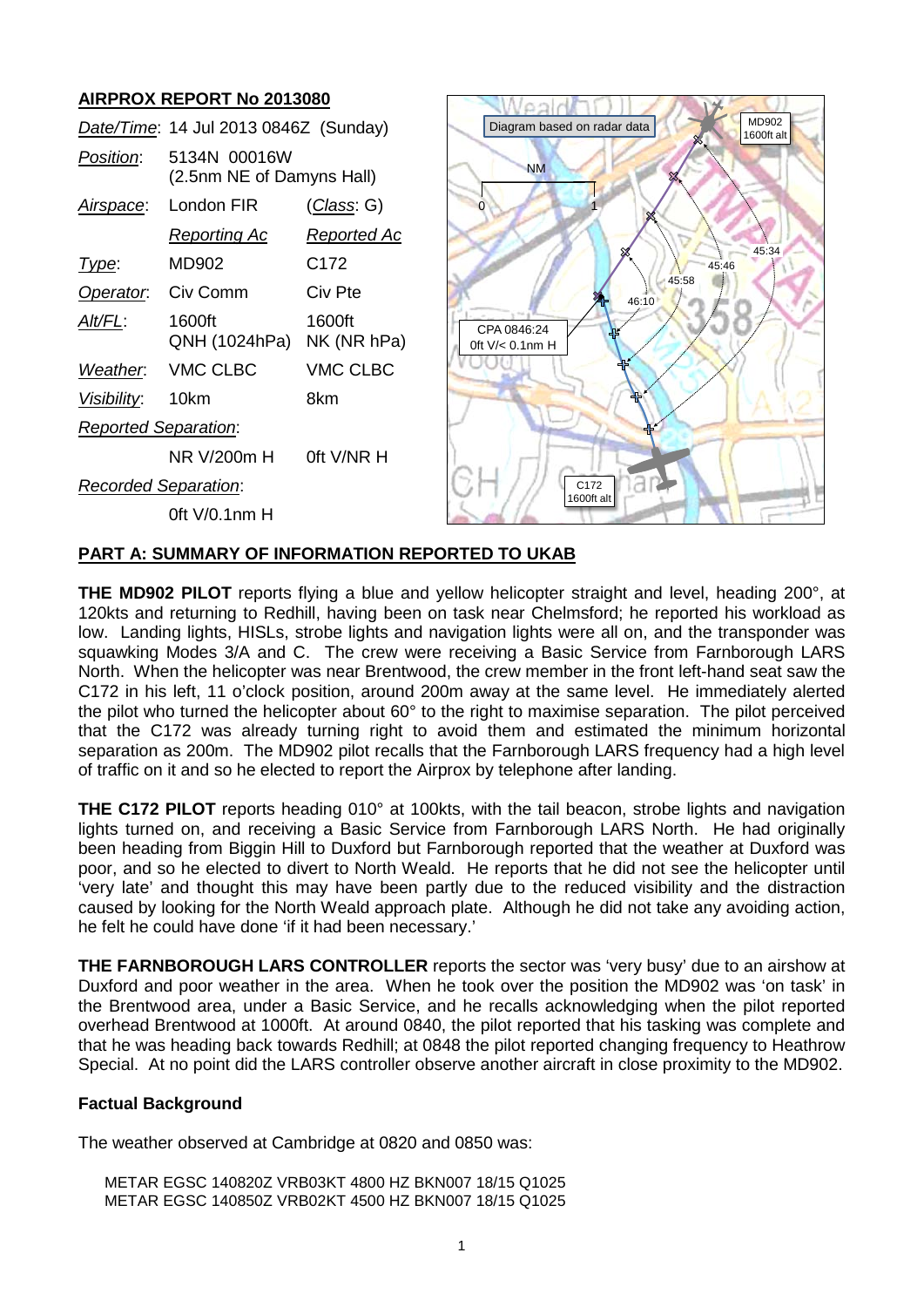The weather observed at Stanstead at 0820 was:

METAR EGSS 140820Z 33004KT 260V030 6000 SCT011 20/16 Q1025

The weather observed at London City at 0850 was:

METAR EGLC 140850Z AUTO VRB03KT 9999NDV NCD 23/15 Q1024

The weather observed at Southend at 0850 was:

METAR EGMC 140850Z 12005KT 080V180 CAVOK 23/16 Q1024

#### **Analysis and Investigation**

**CAA ATSI** had access to Farnborough RT and area radar recordings, together with the written reports from the Farnborough controller and both pilots.

At the time of the AIRPROX, poor weather was being experienced around the London TMA resulting in a number of aircraft diverting, as they were unable to reach their final destinations. The unofficial weather at North Weald was reported as 5000 metres in haze and FEW at 1800ft.

The MD902 departed Redhill and contacted Farnborough LARS North at 0828:00, in the vicinity of Brentwood, reporting VFR at 1800ft on 1024hPa, and requesting a Basic Service. The Farnborough LARS North controller agreed a Basic Service confirming the London QNH as 1024hPa. The MD902 continued heading north-east to operate in the Chelmsford area.

At 0838:25 the C172 contacted Farnborough LARS North, routeing VFR from Biggin Hill to Duxford, reporting overhead Swanley at 2000ft and requesting a Basic Service. The controller agreed a Basic Service and instructed the C172 to squawk 5032, confirming the London QNH as 1024hPa. The controller informed the C172 pilot, *"(C172)c/s just be aware the cloud-base at Duxford is currently around six hundred feet, I haven't had any aircraft that have got in there recently they're having to hold er to try and wait for the weather".* The C172 pilot replied, *"(C172)c/s copy that"*.

At 0841:40 the MD902 pilot reported, *"er Farnborough er (MD902)c/s now complete er Chelmsford routeing back to er Redhill er fifteen hundred feet one zero two four advise going enroute".* The controller replied, *"(MD902)c/s that's all copied report crossing the Thames".* This was acknowledged by the MD902 pilot.

At 0844:46 radar showed the MD902 tracking south-westerly at an altitude of 1700ft. The C172 was in the MD902's half-past ten at a range of 5.4nm, tracking north, on the east side of the M25, at 1600ft. The two aircraft continued to converge.

At 0845:00 the C172 pilot reported, *"Yeah er Farnborough north er (C172)c/s in view of the er weather at Duxford er I think we'll er divert and er go to erm land at er North Weald er are you able to give me their weather"*. The Farnborough controller responded, *"Roger I'll see if I can get an unofficial observation for you"*.

The ATSU indicated that there was no direct dial facility for North Weald and the controller needed to look up at the information display overhead the radar display in order to obtain the BT telephone number. The controller then became involved in a lengthy conversation with North Weald.

Meanwhile the two aircraft continued to converge and at 0846:15 the range between them was 0.5nm with both aircraft indicating an altitude of 1600ft. At 0846:22 the range between the aircraft had reduced to 0.1nm as shown in Figure 1 below.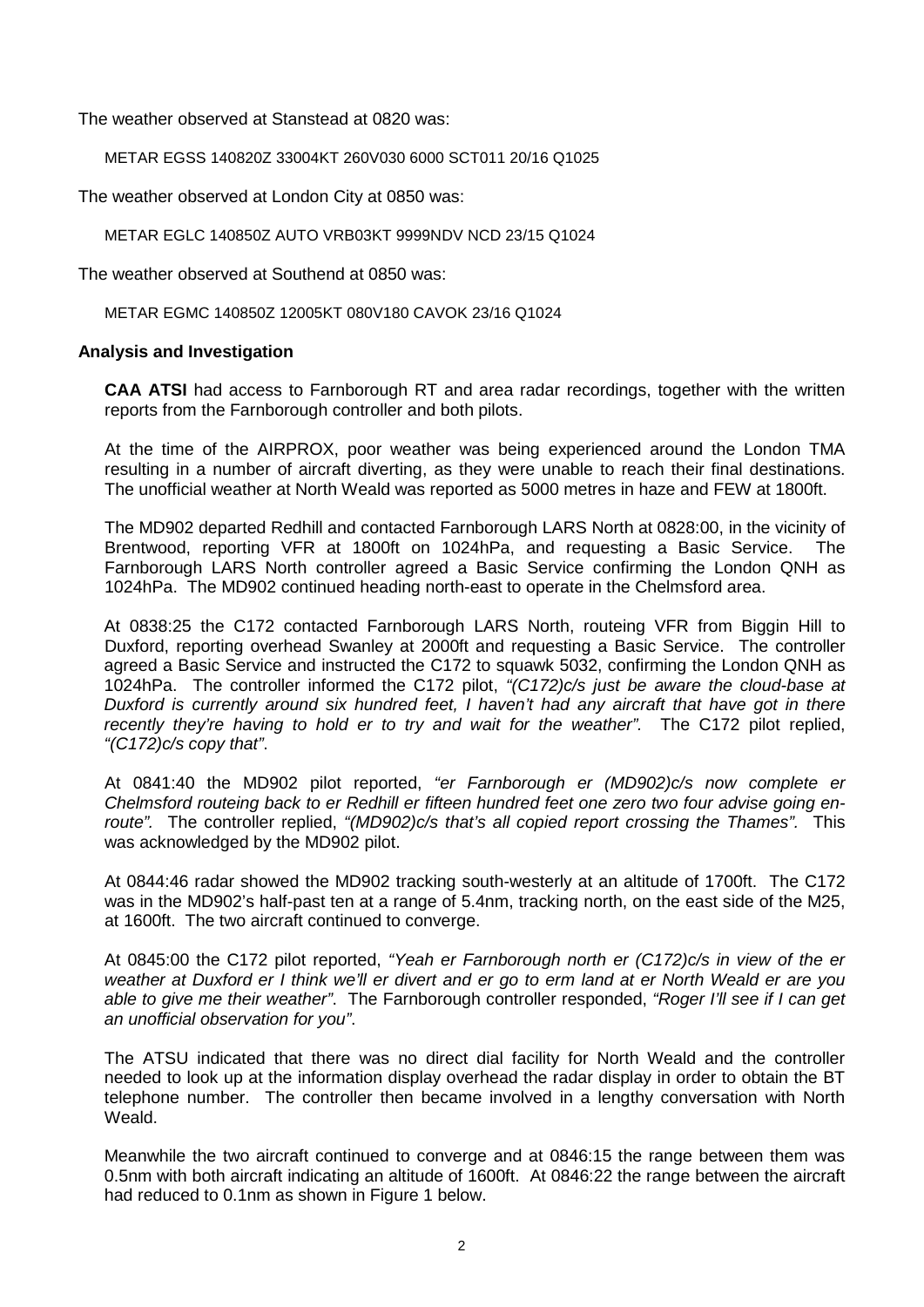

Figure 1 - Swanwick MRT at 0846:22

The CPA occurred between radar sweeps at 0846:24, when the estimated range between the two aircraft was 0.03nm (182ft), with the C172 tracking to pass behind the MD902 (see Figure 2). At 0826:26 the two aircraft, at a range of 0.1nm, had passed and were diverging at an altitude of 1600ft as shown in Figure 2 below.



Figure 2 - Swanwick MRT at 0846:26

The MD902 pilot's written report indicated that, as a result of sighting the C172 at a range of approximately 200m, he turned right by 60° to increase separation. The traffic loading on the RT frequency was such that he was unable to report the Airprox at the time.

The written report from the C172 pilot indicated that the MD902 was not sighted until very late; he assessed that cockpit distractions, such as looking for the North Weald approach plate and poor visibility, may have contributed to the late sighting. He also reported that he could have taken avoiding action had it been necessary.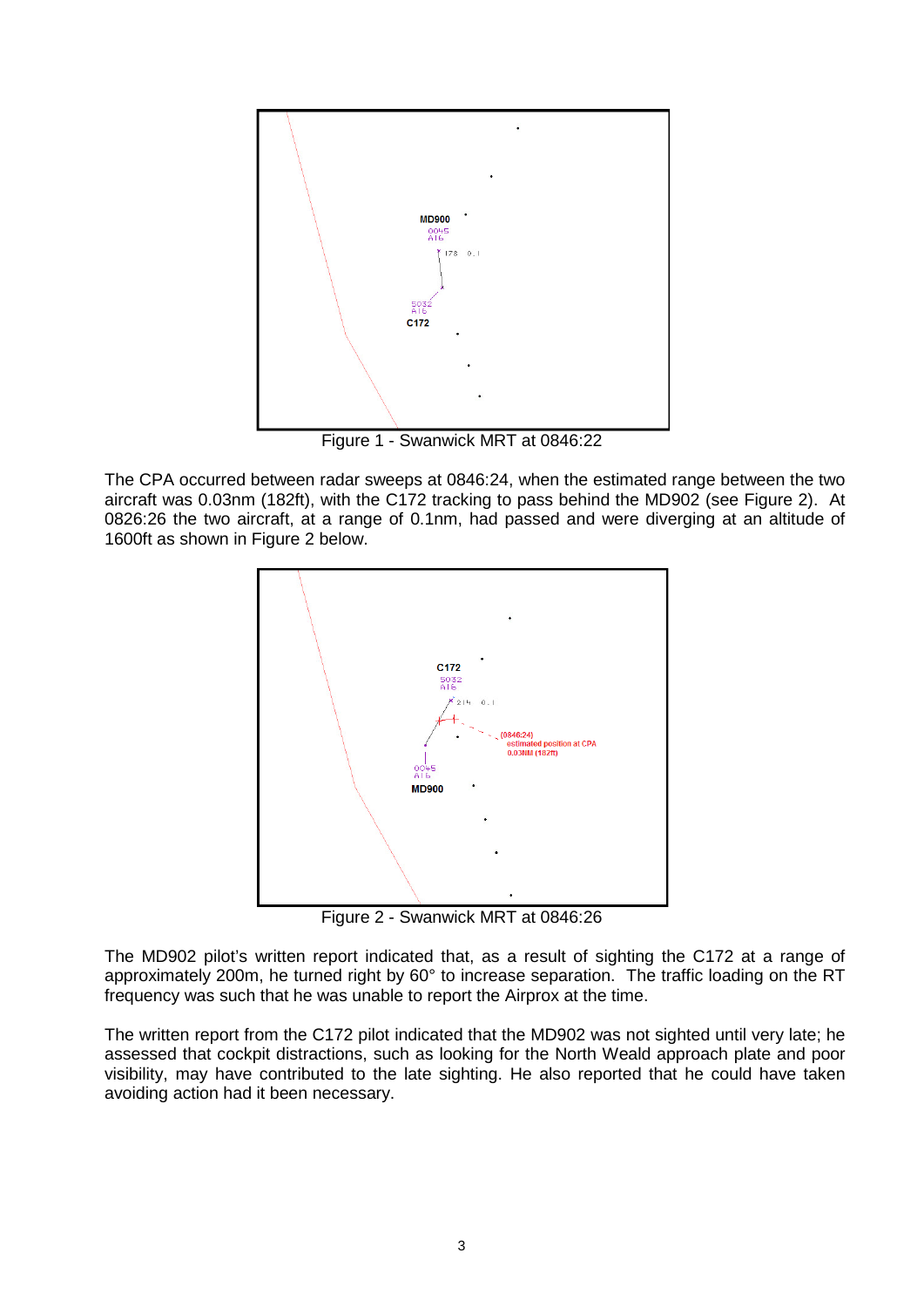Meanwhile, at 0847:10 the following RTF exchanged occurred:

ATC: *"And er (C172)c/s North Weald weather when ready to copy"*

C172: *"Yeah go ahead"*

- ATC: *"(C172)c/s it's er the visibility five thousand metres in haze, their cloud few at one thousand eight hundred"*
- C172:*"Yeah five thousand metres in haze and er few at one thousand eight hundred feet, in which case we'll land at North Weald (C172)c/s"*
- ATC: *"(C172)c/s roger that's copied I have pre-noted them so they are expecting you"*

C172: *"(C172)c/s copied thanks"*

At 0848:33 the MD902 reported, *"er Farnborough (MD902)c/s just approaching the Thames, I'll go en-route thanks".* The controller responded, *"(MD902)c/s roger goodbye"*.

At 0849:01 the controller cautioned the C172 that Stapleford ATZ was active and the pilot responded that he almost had North Weald in sight; shortly afterwards the pilot changed squawk to 7000 and transferred to North Weald on frequency 123.52MHz.

The written report from the Farnborough controller indicated that he had not observed any other aircraft in close proximity to the MD902. Neither the MD902 pilot, nor the C172 pilot, mentioned sighting the other aircraft whilst on the frequency. The MD902 pilot subsequently telephoned Farnborough ATSU to report the Airprox.

The ATSU written report indicated that pilots will often request weather information from Farnborough and that this can often be lengthy and time consuming. Farnborough controllers will either ring the airfield concerned or may ask an available assistant to do this. There was an assistant available but it was unknown what tasks they were involved with at the time.

ATSI Analysis:

The two aircraft were in receipt of a Basic Service from Farnborough LARS North.

'A Basic Service is an ATS provided for the purpose of giving advice and information useful for the safe and efficient conduct of flights. This may include weather information, changes of serviceability of facilities, conditions at aerodromes, general airspace activity information, and any other information likely to affect safety. The avoidance of other traffic is solely the pilot's responsibility.

Basic Service relies on the pilot avoiding other traffic, unaided by controllers/FISOs. It is essential that a pilot receiving this service remains alert to the fact that, unlike a Traffic Service and a Deconfliction Service, the provider of a Basic Service is not required to monitor the flight<sup>[1](#page-3-0)</sup>.

The controller was busy and RT loading was reported as high. It is likely that the Airprox occurred as the controller's attention was focused on obtaining the telephone number and weather for North Weald.

The C172 pilot was very likely distracted by the diversion, weather and looking for an approach plate and, when he sighted the MD902, considered that avoiding action was not necessary.

The MD902 pilot sighted the C172 and turned right to avoid it, believing that the C172 had also turned right.

<span id="page-3-0"></span><sup>&</sup>lt;sup>1</sup> CAP774, Chapter 2, Page1, Paragraph 1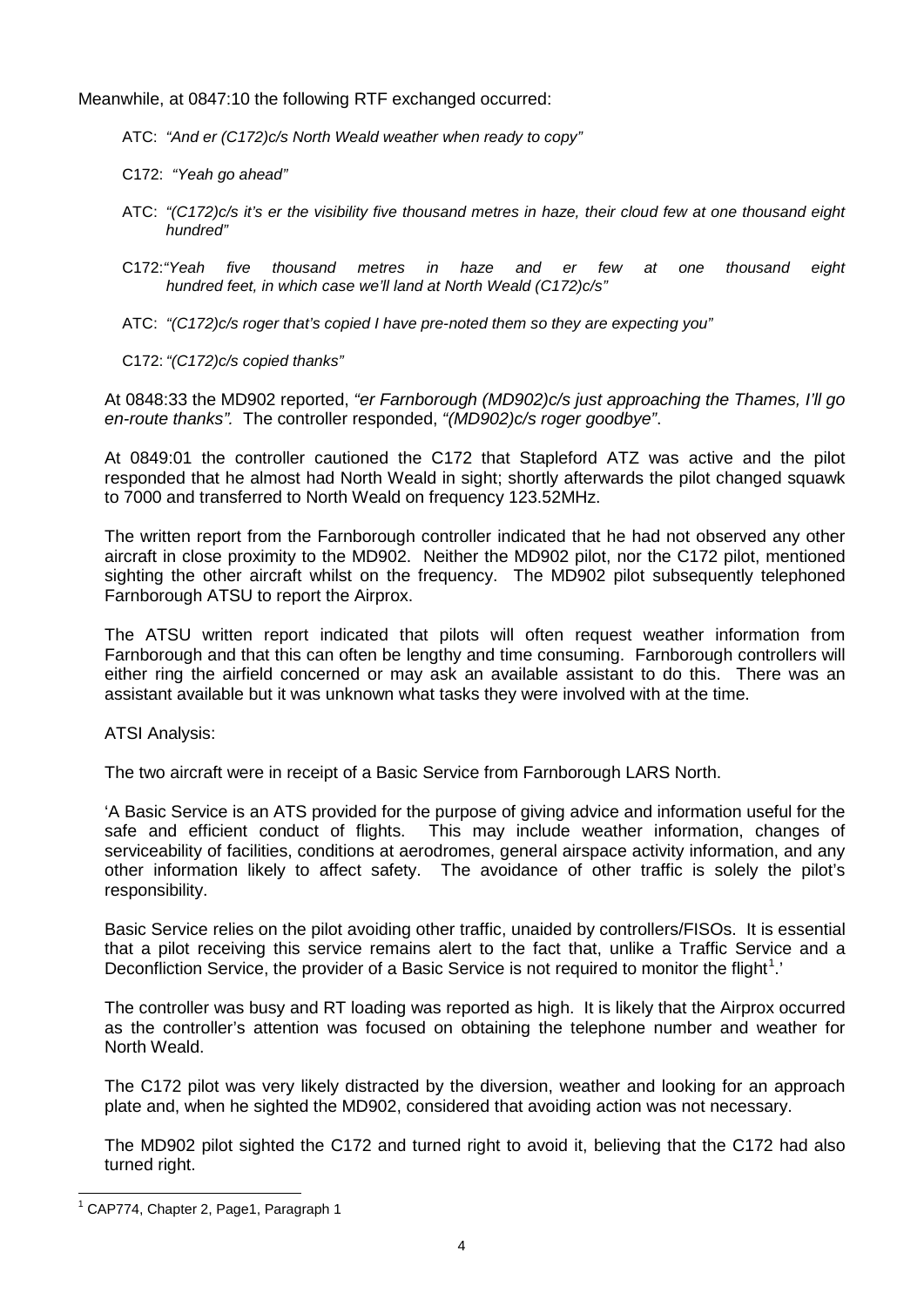Within Class G airspace, regardless of the service being provided, pilots are ultimately responsible for collision avoidance. A pilot who considers that he requires a regular flow of specific traffic information must request a Traffic Service. The controller was not required to monitor the two aircraft and had not observed them in close proximity. The controller was therefore unable to provide any warning.

#### **UKAB Secretariat**

Both aircraft were being flown in Class G airspace and both pilots had the responsibility to ensure that their aircraft did not collide or come in to such proximity to each other as to create a danger of collision.<sup>[2](#page-4-0)</sup>

The aircraft were converging, and the C172 had the MD902 on its right; consequently the C172 should have given way to the MD902. $3$ 

#### **Summary**

The Airprox occurred in class G airspace between an MD902 and a C172. Both pilots were receiving a Basic Service from Farnborough LARS North but the controller did not observe the two aircraft in proximity and was not able to provide any warning. The aircraft were both flying at 1600ft amsl and were converging with the MD902 on the C172's right. Both pilots were operating VFR in VMC, however the weather at the C172's destination had deteriorated and the pilot had elected to divert to North Weald and reports that his work-load was increased as he divided his attention between looking-out and finding the North Weald approach plate.

The C172's pilot reports that he saw the MD902 'very late' and did not take any avoiding action. A member of the MD902's crew saw the C172 around 200m away and the pilot made a right avoiding action turn resulting in a CPA of 0ft vertically and <0.1nm horizontally.

## **PART B: SUMMARY OF THE BOARD'S DISCUSSIONS**

Information available included reports from the pilots of both ac and the Farnborough LARS controller, transcripts of the relevant RT frequencies, radar video recordings, and reports from the appropriate ATC and operating authorities.

The helicopter and the GA pilot members lead the discussion and noted that both aircraft were being flown in a perfectly normal manner, with the pilots going about their business under a Basic Service. There was some discussion about the Air Traffic Service they had elected to adopt as some members felt that, given the haze and deteriorating weather observations, a Traffic Service would have been more appropriate. Whilst it was agreed that a Traffic Service may have helped the pilots to see the other aircraft earlier, it was also noted that the pilots had reported the visibility as 8km and 10km at the time of the Airprox and so they had more than adequate conditions to rely on visual lookout. Board members then discussed the role of the Farnborough controller and wondered if, despite being under a Basic Service, Traffic Information could have been passed. An advisor informed the Board that Farnborough LARS is extremely busy at weekends, as was clearly the case on this particular Sunday, and it would have been unlikely that the controller would have had the capacity to offer more that the terms of the Basic Service required. If the pilots had requested a Traffic Service the controller could have assessed his workload and priorities to try to provide the services requested but, given the high traffic loading, he may not have been able to offer more than a Basic Service anyway. It was agreed that given the traffic densities on the day it was not reasonable to expect the Farnborough LARS controller to have spotted the confliction, and so Traffic Information should not have been expected by default.

<span id="page-4-0"></span> $^2$  Rules of the Air 2007, Rule 8, Avoiding aerial collisions  $^3$  Rules of the Air 2007, Rule 9, Converging

<span id="page-4-1"></span>